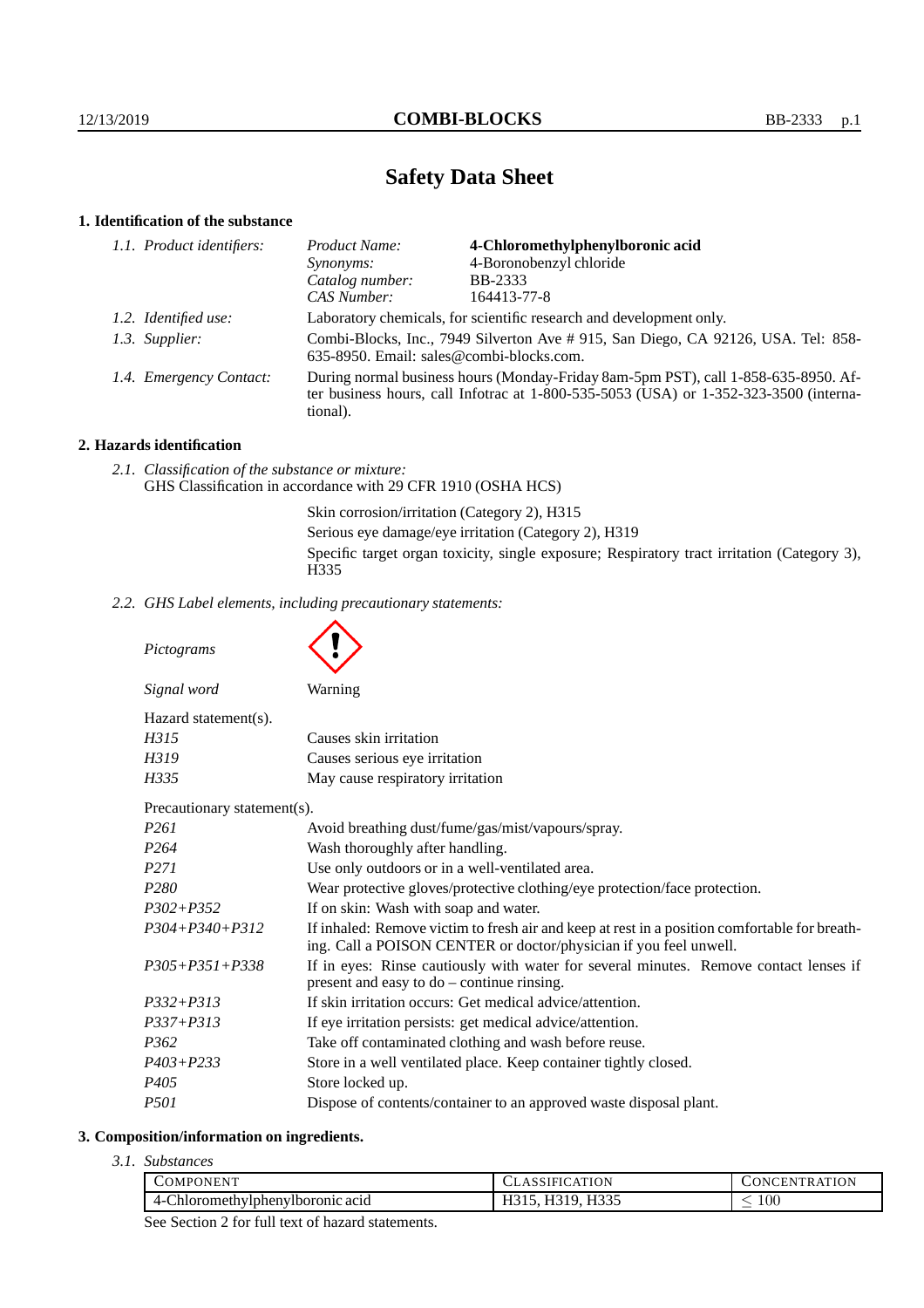# **4. First aid measures**

*4.1. Description of first aid measures.*

| General advice:          | Consult a physician. Show this safety data sheet to the doctor in attendance. Move out of<br>dangerous area.                                         |
|--------------------------|------------------------------------------------------------------------------------------------------------------------------------------------------|
| If inhaled:              | Remove victim to fresh air and keep at rest in a position comfortable for breathing. Call a<br>POISON CENTER or doctor/physician if you feel unwell. |
| In case of skin contact: | Wash with soap and water.                                                                                                                            |
| In case of eye contact:  | Rinse cautiously with water for several minutes. Remove contact lenses if present and<br>easy to $do$ – continue rinsing.                            |
| If swallowed:            | Wash out mouth with copious amounts of water for at least 15 minutes. Seek medical<br>attention.                                                     |

- *4.2. Most important symptoms and effects, both acute and delayed:* See Section 2.2 and/or in Section 11.
- *4.3. Indication of any immediate medical attention and special treatment needed:* No data.

#### **5. Fire fighting measures**

- *5.1. Extinguishing media:* Use dry sand, dry chemical or alcohol-resistant foam for extinction.
- *5.2. Special hazards arising from the substance or mixture:* Carbon monoxide, hydrogen chloride.
- *5.3. Advice for firefighters:* Wear self-contained breathing apparatus for firefighting if necessary.
- *5.4. Further information:* No data available.

#### **6. Accidental release measures**

- *6.1. Personal precautions, protective equipment and emergency procedures:* Ensure adequate ventilation. Use personal protective equipment.
- *6.2. Environmental precautions:* Should not be released into the environment. See Section 12 for additional ecological information.
- *6.3. Methods and materials for containment and cleaning up:* Sweep up or vacuum up spillage and collect in suitable container for disposal.
- *6.4. Reference to other sections:* Refer to protective measures listed in Sections 8 and 13.

#### **7. Handling and storage**

- *7.1. Precautions for safe handling:* Avoid contact with skin and eyes. Avoid inhalation of vapour or mist. Keep away from sources of ignition - No smoking. Take measures to prevent the build up of electrostatic charge. For precautions see section 2.2.
- *7.2. Conditions for safe storage, including any incompatibilities:* Keep container tightly closed in a dry and well-ventilated place. Containers which are opened must be carefully resealed and kept upright to prevent leakage.
- *7.3. Specific end use(s):* Laboratory chemicals, for scientific research and development only.

#### **8. Exposure Controls / Personal protection**

*8.1. Control parameters:*

*Components with workplace control parameters:* Contains no substances with occupational exposure limit values.

*8.2. Exposure controls:*

*Appropriate engineering controls:* Ensure that eyewash stations and safety showers are close to the workstation location. Ensure adequate ventilation, especially in confined areas. Use only under a chemical fume hood.

*Personal protective equipment:*

| Eye/face protection: | Wear appropriate protective eyeglasses or chemical safety goggles as described by OSHA's<br>eye and face protection regulations in 29 CFR 1910.133 or European Standard EN166.                                                                                                                                         |
|----------------------|------------------------------------------------------------------------------------------------------------------------------------------------------------------------------------------------------------------------------------------------------------------------------------------------------------------------|
| Skin protection:     | Handle with gloves. Gloves must be inspected prior to use. Use proper glove removal<br>technique (without touching glove's outer surface) to avoid skin contact with this product.<br>Dispose of contaminated gloves after use in accordance with applicable laws and good<br>laboratory practices. Wash and dry hands |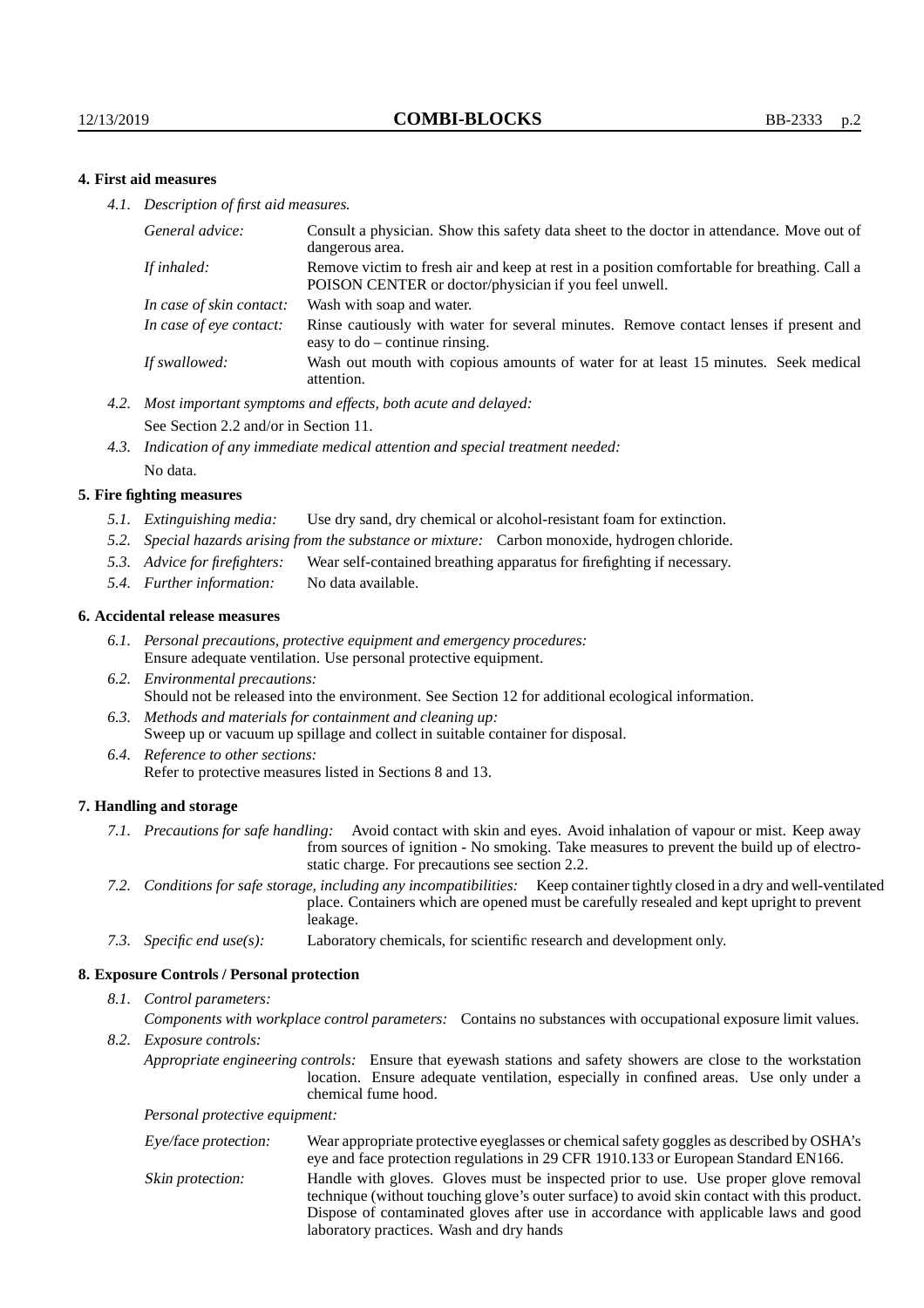| <b>Body Protection:</b> |         | Complete suit protecting against chemicals, Flame retardant antistatic protective clothing.                       |
|-------------------------|---------|-------------------------------------------------------------------------------------------------------------------|
|                         |         | The type of protective equipment must be selected according to the concentration and                              |
|                         |         | amount of the dangerous substance at the specific workplace.                                                      |
| Respiratory protection: |         | No protective equipment is needed under normal use conditions.                                                    |
|                         |         | Control of environmental exposure: Prevent further leakage or spillage if safe to do so. Do not let product enter |
|                         | drains. |                                                                                                                   |

# **9. Physical and chemical properties**

*9.1. Information on basic physical and chemical properties*

| (a)      | Appearance:                                   | Solid    |
|----------|-----------------------------------------------|----------|
| (b)      | Odour:                                        | No data  |
| (c)      | Odour Threshold:                              | No data  |
| (d)      | pH:                                           | No data  |
| (e)      | Melting point/freezing point:                 | No date. |
| (f)      | Initial boiling point and boiling range:      | No data  |
| (g)      | Flash point:                                  | No data  |
| (h)      | Evaporatoin rate:                             | No data  |
| (i)      | Flammability (solid, gas):                    | No data  |
| (j)      | Upper/lower flammability or explosive limits: | No data  |
| $\rm(k)$ | Vapour pressure:                              | No data  |
| (1)      | Vapour density:                               | No data  |
| (m)      | Relative density:                             | No data  |
| (n)      | Water solubility:                             | No data  |
| $\circ$  | Partition coefficient: n-octanol/water:       | No data  |
| (p)      | Auto-ignition:                                | No data  |
| (q)      | Decomposition temperature:                    | No data  |
| (r)      | Viscosity:                                    | No data  |
| (s)      | Explosive properties:                         | No data  |
| (t)      | Oxidizing properties:                         | No data  |

*9.2. Other safety information:*

| Formula          | $C_7H_8BCIO_2$ |
|------------------|----------------|
| Molecular weight | 170.4          |
| CAS Number       | 164413-77-8    |

# **10. Stability and reactivity**

- *10.1. Reactivity* No data
- *10.2. Chemical stability* Stable under recommended storage conditions.
- *10.3. Possibility of hazardous reactions* No data
- *10.4. Conditions to avoid*
- *10.5. Incompatible material* No data.
- *10.6. Hazardous decomposition products:*

Hazardous decomposition products formed under fire conditions: Carbon monoxide, hydrogen chloride. Other decomposition products: No data In the event of fire: See Section 5.

# **11. Toxicological information**

*11.1 Information on toxicological effects*

| Acute toxicity:                    | No data available.                |
|------------------------------------|-----------------------------------|
| Skin irritation/corrosion:         | No data available.                |
| Eye damage/irritation:             | Causes serious eye irritation.    |
| Respiratory or skin sensitization: | May cause respiratory irritation. |
| Germ cell mutagenicity:            | No data available.                |
| Carcinogenicity:                   | No data available.                |
| Reproductive toxicity:             | No data available.                |